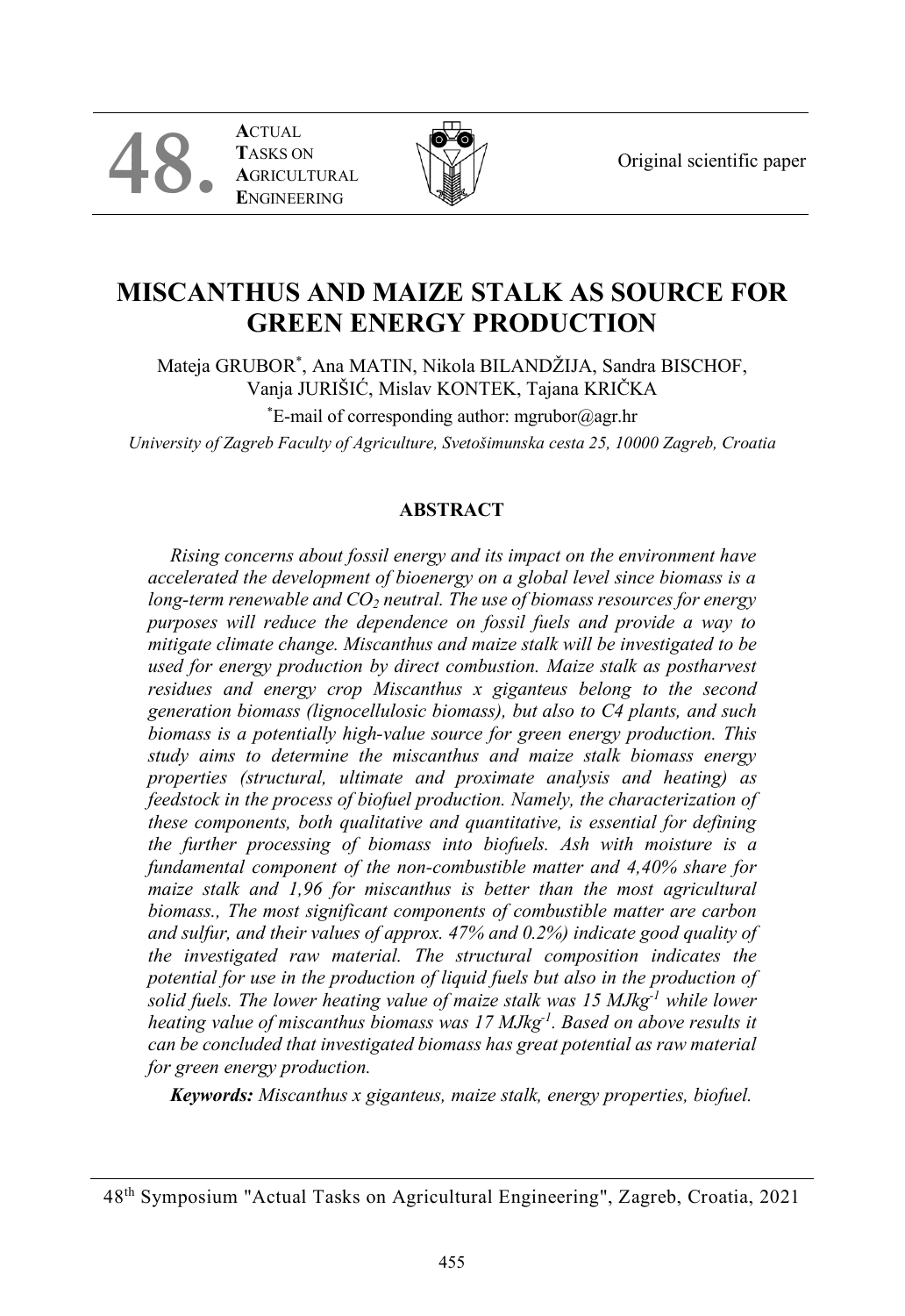#### **INTRODUCTION**

Rising concerns about fossil energy and its impact on the environment have accelerated the development of bioenergy on a global level since biomass is a long-term renewable and CO2 neutral (Johnson et al., 2007). The substitution of fossil energy by energy obtained from biomass is a promising and multifunctional way to protect and upgrade national energy security and improve rural economy (Zhou and Thomson, 2009). It will also reduce the dependence on fossil fuels and provide a way to mitigate climate change.

Agricultural lignocellulosic biomass has great energy potential because it is obtained from the primary agricultural production residues, as well as from food industry by-products (Krička et al., 2012). Maize stalk as postharvest residues and energy crop Miscanthus x giganteus belong to the second generation biomass (lignocellulosic biomass), but also to C4 plants, and such biomass is a potentially high-value source for green energy production.

By adopting the EU Bioeconomy Strategy, a circular economy for agriculture production is defined through food, feed, fuels, and fiber (4F) strategy. Due to mentioned miscanthus and maize stalk can be also used as fibers source for fiber reinforced composites. During the production process cellulose from the plants is removed and since the obtained residues are rich with lignin, they can be used for energy production by direct combustion.

Thermochemical conversion of biomass is an increasingly viable way to use agricultural residues and energy crops to fulfil energy needs (Tanger et al., 2013). Such biomass can be converted into a variety of energy needs such as electricity, process heat, and engine fuel (Demirbas, 2004). Generally, biomass conversion technologies are considered as environmentally friendly processes (Mladenović et al., 2018; Bilandžija et al., 2018).

Fuel properties data are foundation for valorisation of biomass in the combustion process (Tao et al., 2012). Such information is usually obtained by structural analysis (lignocellulosic composition), ultimate analysis, proximate analysis and heating values (Álvarez-Álvarez et al., 2018).

Considering the above mentioned the aim of this paper is to determine the miscanthus and maize stalk biomass energy properties (structural, ultimate and proximate analysis and heating values) as feedstock in the process of biofuel production.

## **MATERIALS AND METHODS**

The analytical investigation of miscanthus biomass and maize stalk was conducted in the Laboratory for biomass and energy efficiency in agriculture at the University of Zagreb Faculty of Agriculture. All samples, after harvesting, were immediately transported to the laboratory and dried at room temperature in an elementary layer in order to eliminate extrinsic moisture. After drying, samples were ground in a laboratory grinder.

The structural analysis included determination of cellulose, hemicellulose and lignin content by the modified standard method ISO 5351-1:2002 in laboratory conditions.

The proximate analysis included determination of moisture content (HRN EN 18134- 2:2015), ash content (HRN EN ISO 18122:2015), fixed carbon and volatile matter content (EN 15148:2009).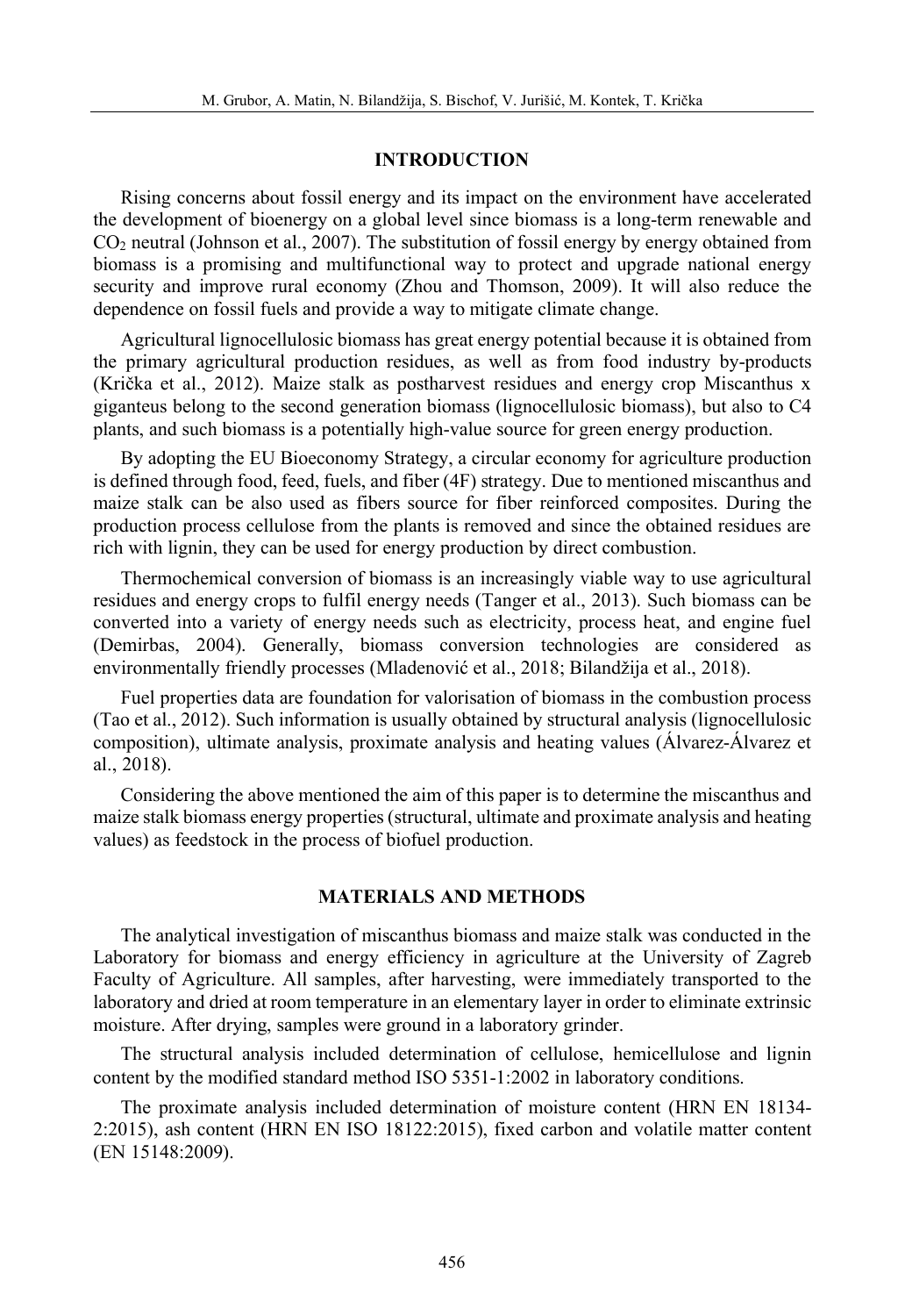The ultimate analysis included determination of carbon, hydrogen, nitrogen (HRN EN ISO 16948:2015), and sulphur (HRN EN ISO 16994:2015) content which were determined simultaneously by dry combustion method by using the Vario Macro CHNS analyzer, while the oxygen content was calculated by difference.

The higher heating value (HHV) were determined by the EN 14918:2010 method by using an adiabatic calorimeter, while lower heating value (LHV) is obtained by calculating.

The data were analysed by means of the statistical software package SAS version 9.3 (USA).

#### **RESULTS AND DISCUSSION**

For understanding of the feedstock suitability for energy production it is important to determine its energy properties and that can be done through structural properties, ultimative and proximative analysis and heating value.

Miscanthus biomass and maize stalk belong to the second generation of raw materials for the biofuels production and they are included in the raw materials of the so-called lignocellulosic composition. Table 1 shows the structural (lignocellulosic composition) of the studied crops.

| Energy crop | Cellulose $(\% )$   | Hemicellulose $(\% )$                     | Lignin $(\%)$     |
|-------------|---------------------|-------------------------------------------|-------------------|
| Miscanthus  | $53.11b^* \pm 0.58$ | $13.52a \pm 0.21$                         | $28.96b \pm 0.52$ |
| Maize stalk | $42.23a \pm 0.89$   | $25.74b \pm 0.36$                         | $24.60a \pm 0.33$ |
|             |                     | $\sim$ $\sim$ $\sim$ $\sim$ $\sim$ $\sim$ | $-1$ $-2$ $-1$    |

**Table 1** Crops structural properties

\*Different letters within a column indicate significant differences at the 5% level.

Biomass with a higher content of lignin is more suitable for energy production by the direct combustion process, while during the production of second generation biofuels its lowest share is desirable (Hodgson et al., 2010; Bilandžija et al., 2016). Cellulose has a higher oxygen concentration compared to lignin, so the heating value of cellulose is lower than lignin (Lewandoeski et al., 2003). As a result, a lower cellulose content is desirable for the direct combustion process, and as high as possible in the production of second-generation bioethanol from lignocellulosic biomass. Like cellulose, hemicellulose has a higher oxygen concentration than lignin, so the heating value of hemicellulose is lower than lignin, so a lower proportion of hemicellulose in biomass is also desirable for the combustion process.

The obtained results of lignocellulosic composition indicate the possibility of using the investigated crops in the production of solid and liquid biofuels, and are in accordance with the literature for miscanthus (Bilandžija et al., 2016; Jurišić et al. 2018) and for maize stalk (Antonović et al., 2016; Grubor et al., 2018).

Table 2 shows the proximate analysis of the investigated crops as significant energy parameters during combustion.

Water, as a non-combustible ingredient of the fuel, has a direct effect on the heating value of biomass due to the amount of heat spent on its evaporation (Francescato et al., 2008). The water content in the studied crops was around 5% for miscanthus and 10% for maize stalk.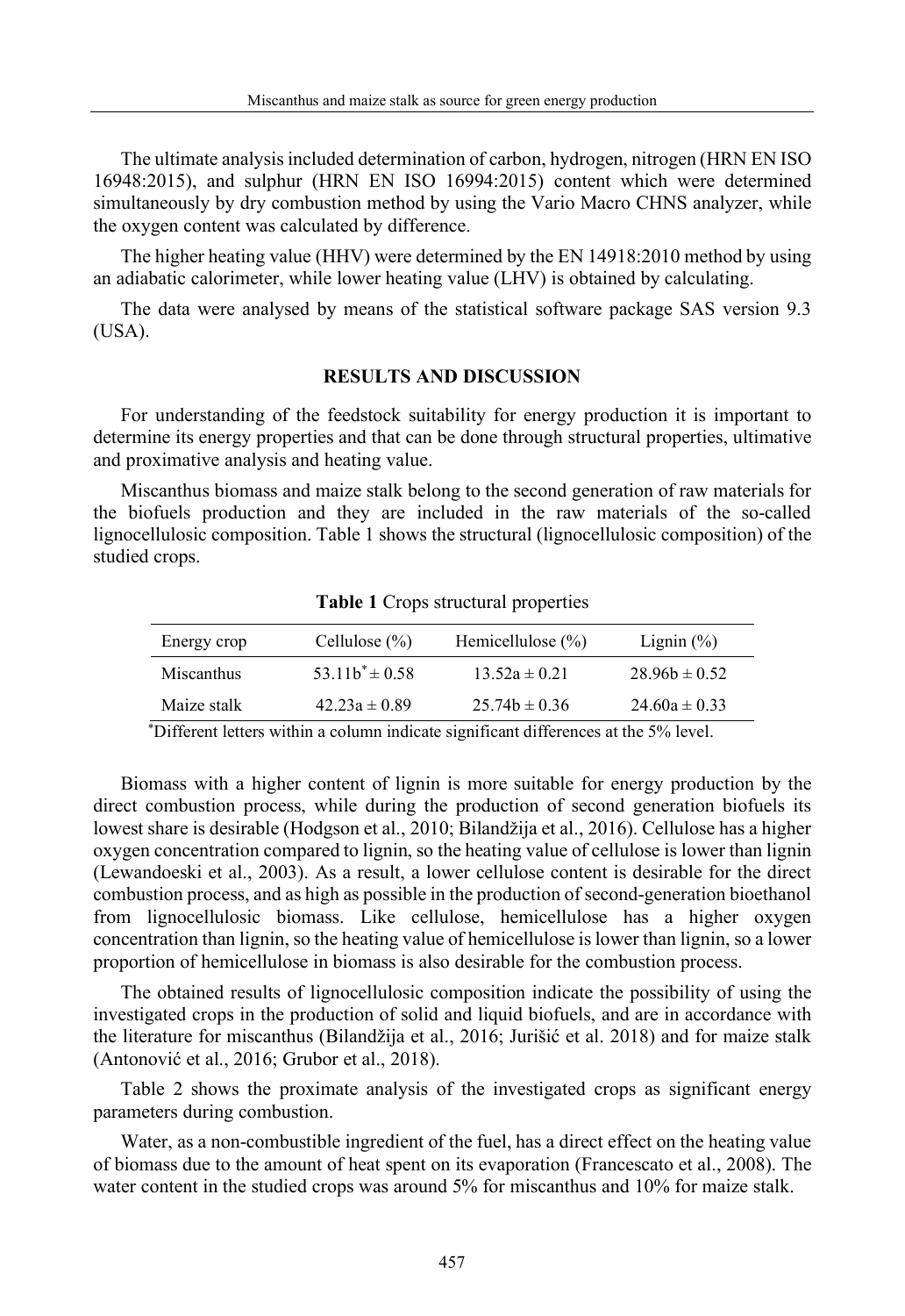|             | Energy crop Moisture $(\%)$ | Ash $(\%)$ |                                                                        | Coke $(\%)$ Fixed carbon $(\%)$ Volatile matter $(\%)$ |
|-------------|-----------------------------|------------|------------------------------------------------------------------------|--------------------------------------------------------|
| Miscanthus  |                             |            | $4.85a^* \pm 0.12$ $1.96a \pm 0.08$ $11.94a \pm 0.14$ $9.49a \pm 0.12$ | $85.71b \pm 0.68$                                      |
| Maize stalk |                             |            | $9.70b \pm 0.16$ $4.40b \pm 0.10$ $14.84b \pm 0.18$ $9.95a \pm 0.09$   | $75.93a \pm 0.73$                                      |

**Table 2** Crops proximate analysis

\*Different letters within a column indicate significant differences at the 5% level.

Ash determines the fuel quality, respective the higher ash content decrease the quality. According to Francescato et al. (2008), the ash content in agricultural biomass ranges from 2% to 25%. The ash content in the studied crops ranged around 2% for miscanthus and 4% for maize stalk.

Furthermore, the coke content represents the dry distillation residues and its higher content increase fuel quality (Francescato et al., 2008). The coke content in the studied crops ranged around 12% for miscanthus and 15% for maize stalk.

The fixed carbon content, along with the ash, represents the solid residue after the combustion. The fixed carbon content of both studied cultures was around 10%, which is expected for agricultural biomass.

During the combustion process, biomass decomposes into volatile gases and solid residue. Biomass typically has a high percentage of volatiles, up to 80%, and fuels that have a high volatile content have a lower energy value (Quaak et al., 1999). The volatile matter content in the studied crops ranged around 86% for miscanthus and 76% for maize stalk. From a fuel point of view, high concentrations of volatile matters are not desirable but are as expected for agricultural biomass.

The proximate analysis results of the studied crops are in accordance with the literature (Bilandžija et al., 2016; Matin et al., 2016; Jurišić et al. 2018; Grubor et al., 2018).

Table 3 shows the elemental composition and heating value of the studied crops.

| Energy  | Carbon     | Sulphur       | Hydrogen   | Oxygen     | Nitrogen          | <b>HHV</b>     | LHV            |
|---------|------------|---------------|------------|------------|-------------------|----------------|----------------|
| crop    | (%)        | $\frac{1}{2}$ | (%)        | $(\%)$     | (%)               | $(MJ kg^{-1})$ | $(MJ kg^{-1})$ |
| Miscan- | $47.48*$   | 0.15a         | 5.60a      | 46.25a     | 0.52a             | 18.36b         | 17.17b         |
| thus    | $\pm 0.38$ | $\pm 0.02$    | $\pm 0.12$ | $\pm 0.38$ | $\pm 0.06$        | $\pm 0.26$     | $\pm 0.26$     |
| Maize   | 46.03a     | 0.19a         | 5,59a      | 47.47b     | 0.88 <sub>b</sub> | 16.12a         | 15,01a         |
| stalk   | $\pm 0.64$ | $\pm 0.05$    | $\pm 0.09$ | $\pm 0.24$ | $\pm 0.08$        | $\pm 0.33$     | $\pm 0.33$     |

**Table 3** Crops ultimate analysis and heating value

\*Different letters within a column indicate significant differences at the 5% level.

Carbon and hydrogen, as elements that increase the heating value of biomass, ranged around 47% and 6% for miscanthus, while for maize stalk they ranged around 46% and 6%.

Nitrogen does not participate in the combustion process, but it reduces the heating value of biomass. Except from the energy aspect, its lowest possible share is also important from the ecological aspect, because its combustion leads to the formation of nitrogen oxides (NOx)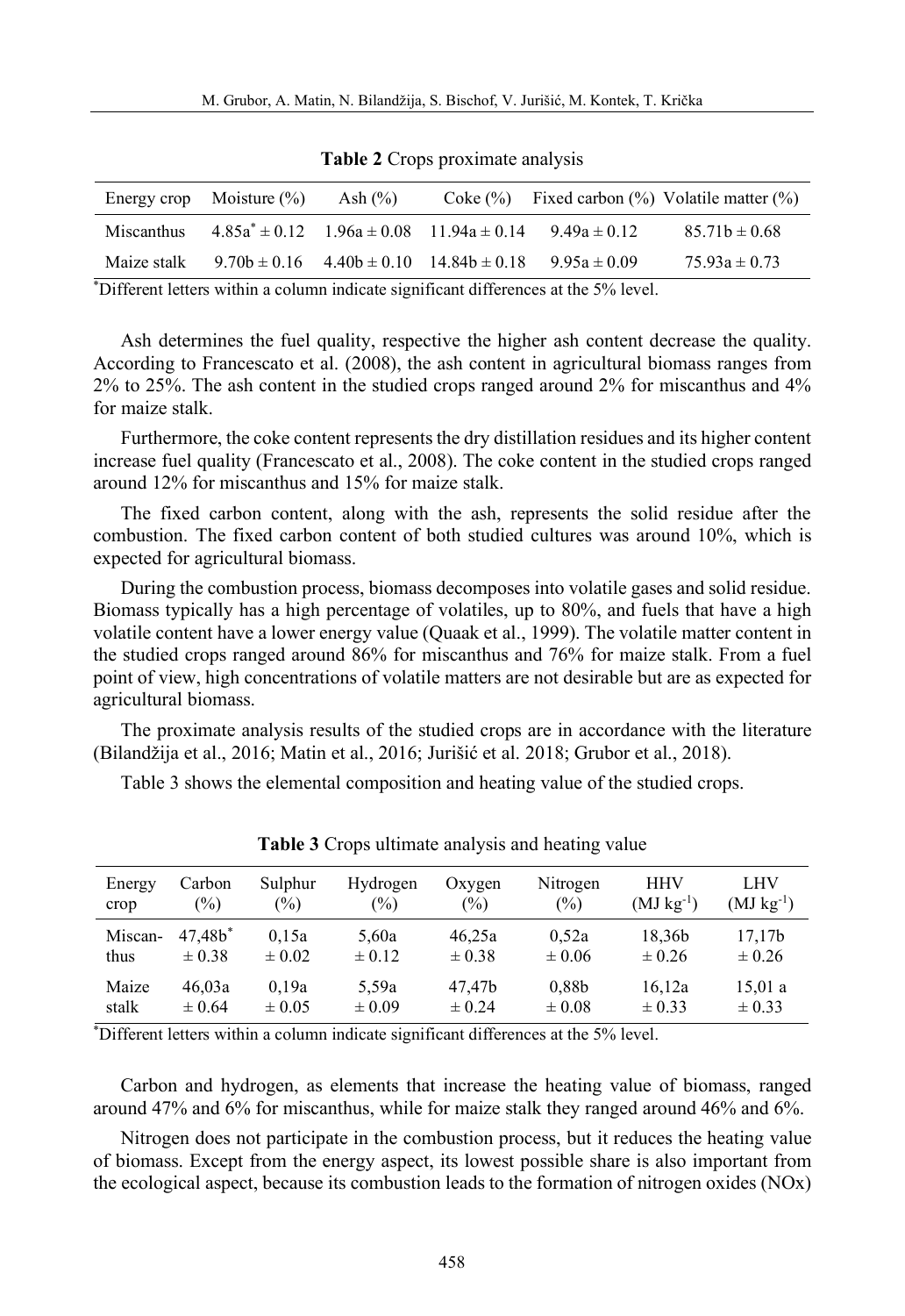(Van Loo and Koppejan, 2008; Vassilev et al., 2010). In the studied crops nitrogen content was around 0.5% for miscanthus, while it was around 0.9% for maize stalk.

The content of sulphur, a harmful element in the biomass ranged from 0.15% for miscanthus and 0.19% for maize stalk.

Oxygen binds carbon and hydrogen to itself and thus reduces the heating value of biomass, and in miscanthus it was about 46%, while in maize stalk it was about 47%.

The ultimate analysis results of the studied crops are in accordance with the literature (Krička et al., 2012; Bilandžija et al., 2016; Jurišić et al. 2018; Grubor et al., 2018).

All of the above parameters have an impact on the biomass heating value as a measure for determining the fuel energy content (Jenkins et al., 1998) and in miscanthus it was around 17 MJ  $kg<sup>-1</sup>$ , while in maize stalk it was around 15 MJ  $kg<sup>-1</sup>$ . which is in accordance with the literature (Bilandžija et al., 2012; Bilandžija et al., 2016; Jurišić et al. 2018; Grubor et al., 2018).

#### **CONCLUSION**

The analyzed biomass of Mischantus x giganteus and maize stalk showed quality properties from the direct combustion aspect, i.e. for the production of green energy. Namely, the ash that determines the quality of the fuel, and the fuel with a higher ash content is of poorer quality, was relatively low in the investigated crops in relation to other agricultural biomass. The elemental composition also shows good energy properties. Namely, carbon and hydrogen, as elements that increase the biomass heating value, occur in a high percentage and the amount of sulphur as a source of harmful elements was relatively low. The ratio of cellulose, hemicellulose and lignin indicates an increased content of cellulose and hemicellulose, but also the quality content of lignin, which results in the proposal that the studied crops can be used for the solid as well as liquid biofuels production. Also, the lower heating value in maize stalk was around 15 MJ kg<sup>-1</sup>, which is within the expected range for agricultural biomass, while in miscanthus it was relatively high around 17 MJ kg<sup>-1</sup>, and overall the miscanthus biomass proved to be a slightly better raw material for direct combustion process.

## **ACKNOWLEDGMENTS**

This research was funded by the European Regional Development Fund, under the Operational programme competitiveness and cohesion 2014-2020, via K.K.01.1.1.04.0091 project ''Design of Advanced Biocomposites from Renewable Energy Sources – BIOCOMPOSITES'' and KK.05.1.1.02.0016 project "Production of food, biocomposites and biofuels from cereals in a circular bioeconomy".

#### **REFERENCES**

Álvarez-Álvarez, P., Pizarro, C., Barrio-Anta, M., Cámara-Obregón, A., Bueno, J. L. M., Álvarez, A., Burslem, D. F. (2018). Evaluation of tree species for biomass energy production in Northwest Spain. Forests, 9(4), 160.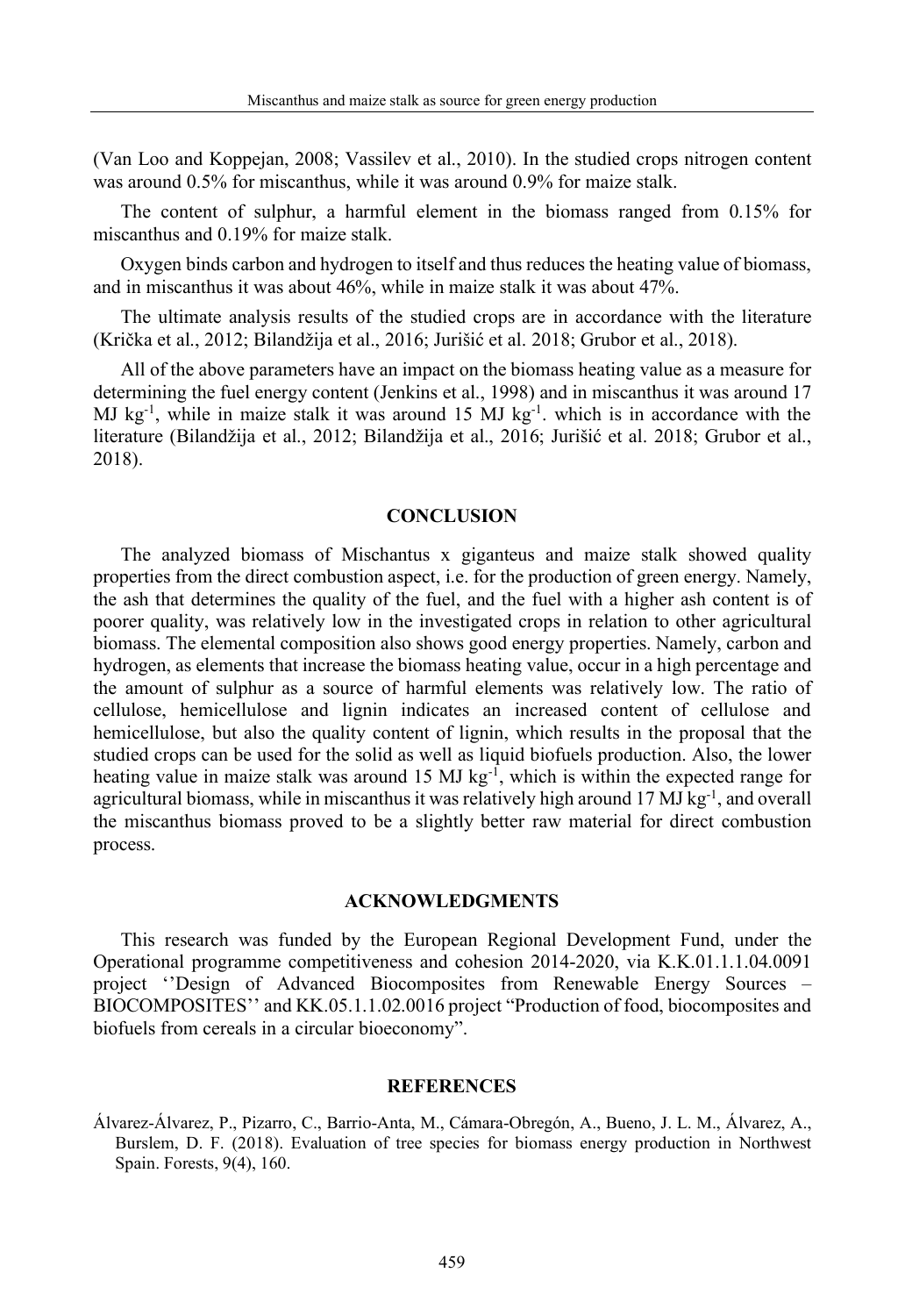- Antonović, A., Krička, T., Matin, A., Jurišić, V., Bilandžija, N., Voća, N., Stanešić, J. (2016). Biochar quantification and its properties in relation to the raw material. In: Pospišil, M; Vnučec, I. (eds.) Proceedings of 51st Croatian and 11th International Symposium on Agriculture, Opatija, Croatia, 445-449.
- Bilandzija, N., Voca, N., Kricka, T., Matin, A., Jurisic, V. (2012). Energy potential of fruit tree pruned biomass in Croatia. Spanish Journal of Agricultural Research, (2), 292-298.
- Bilandžija, N., Jurišić, V., Voća, N., Leto, J., Matin, A., Antonović, A., Krička, T. (2016). Lignocelulozni sastav trave Miscanthus x giganteus u odnosu na različite tehnološke i agroekološke uvjete. In: Pospišil, M; Vnučec, I. (eds.) Proceedings of 51st Croatian and 11th International Symposium on Agriculture, Opatija, Croatia, 450-455.
- Bilandžija, N., Krička, T., Matin, A., Leto, J., Grubor, M. (2018). Effect of harvest season on the fuel properties of Sida hermaphrodita (L.) Rusby biomass as solid biofuel. Energies, 11(12), 3398.
- Demirbas, A. (2017). Higher heating values of lignin types from wood and non-wood lignocellulosic biomasses. Energy Sources, Part A: Recovery, Utilization, and Environmental Effects, 39(6), 592- 598.
- Francescato, V., Antonini, E., Zuccoli Bergomi, L., Metschina, C., Schnedl, C., Krajnc, N., Stranieri, S. (2008). Priručnik o gorivima iz drvne biomase. Regionalna energetska agencija Sjeverozapadne Hrvatske, (eds.) V. Šegon, Zagreb, Hrvatska, 1-84.
- Grubor, M., Krička, T., Bilandžija, N., Jurišić, V., Voća, N., Antonović, A., Matin, A. (2018). Kukuruzovina kao energent za proizvodnju krutog goriva. In: Rozman, V.; Antunović, Z. (eds.) Proceedings of 53. Croatian and 13. International Symposium on Agriculture, Vodice, Croatia, 275- 279.
- Hodgson, E. M., Lister, S. J., Bridgwater, A. V., Clifton-Brown, J., Donnison, I. S. (2010). Genotypic and environmentally derived variation in the cell wall composition of Miscanthus in relation to its use as a biomass feedstock. Biomass and Bioenergy, 34(5), 652-660.
- Jenkins, B., Baxter, L. L., Miles Jr, T. R., Miles, T. R. (1998). Combustion properties of biomass. Fuel processing technology, 54(1-3), 17-46.
- Johnson, J. M. F., Franzluebbers, A. J., Weyers, S. L., Reicosky, D. C. (2007). Agricultural opportunities to mitigate greenhouse gas emissions. Environmental pollution, 150(1), 107-124.
- Jurišić, V., Krička, T., Matin, A., Grubor, M., Antonović, A., Voća, N., Bilandžija, N. (2018). Mogućnost korištenja trave Miscanthus uzgojene na tlima lošije kvalitete kao čvrstog biogoriva. In: Rozman, V.; Antunović, Z. (eds.) Proceedings of 53. Croatian and 13. International Symposium on Agriculture, Vodice, Croatia, 294-298.
- Koppejan, J., Van Loo, S. (Eds.). (2012). The handbook of biomass combustion and co-firing. Routledge. London, UK
- Kricka, T., Bilandzija, N., Jurisic, V., Voca, N., Matin, A. (2012). Energy analysis of main residual biomass in Croatia. African Journal of Agricultural Research, 7(48), 6383-6388.
- Lewandowski, I., Clifton‐Brown, J. C., Andersson, B., Basch, G., Christian, D. G., Jørgensen, U., Teixeira, F. (2003). Environment and harvest time affects the combustion qualities of Miscanthus genotypes. Agronomy Journal, 95(5), 1274-1280.
- Matin, A., Krička, T., Jurišić, V., Voća, N., Antonović, A., Bilandžija, N., Grubor, M., Miličević, I. (2016). Iskoristivost biomase kukuruza za proizvodnju toplinske energije. In: Pospišil, M; Vnučec, I. (eds.) Proceedings of 51st Croatian and 11th International Symposium on Agriculture, Opatija, Croatia, 489-492.
- Mladenović, M., Paprika, M., Marinković, A. (2018). Denitrification techniques for biomass combustion. Renewable and Sustainable Energy Reviews, 82, 3350-3364.
- Quaak, P., Knoef, H., & Stassen, H. (1999). Energy from biomass: a review of combustion and gasification technologies. The International Bank for Reconstruction, SAD.